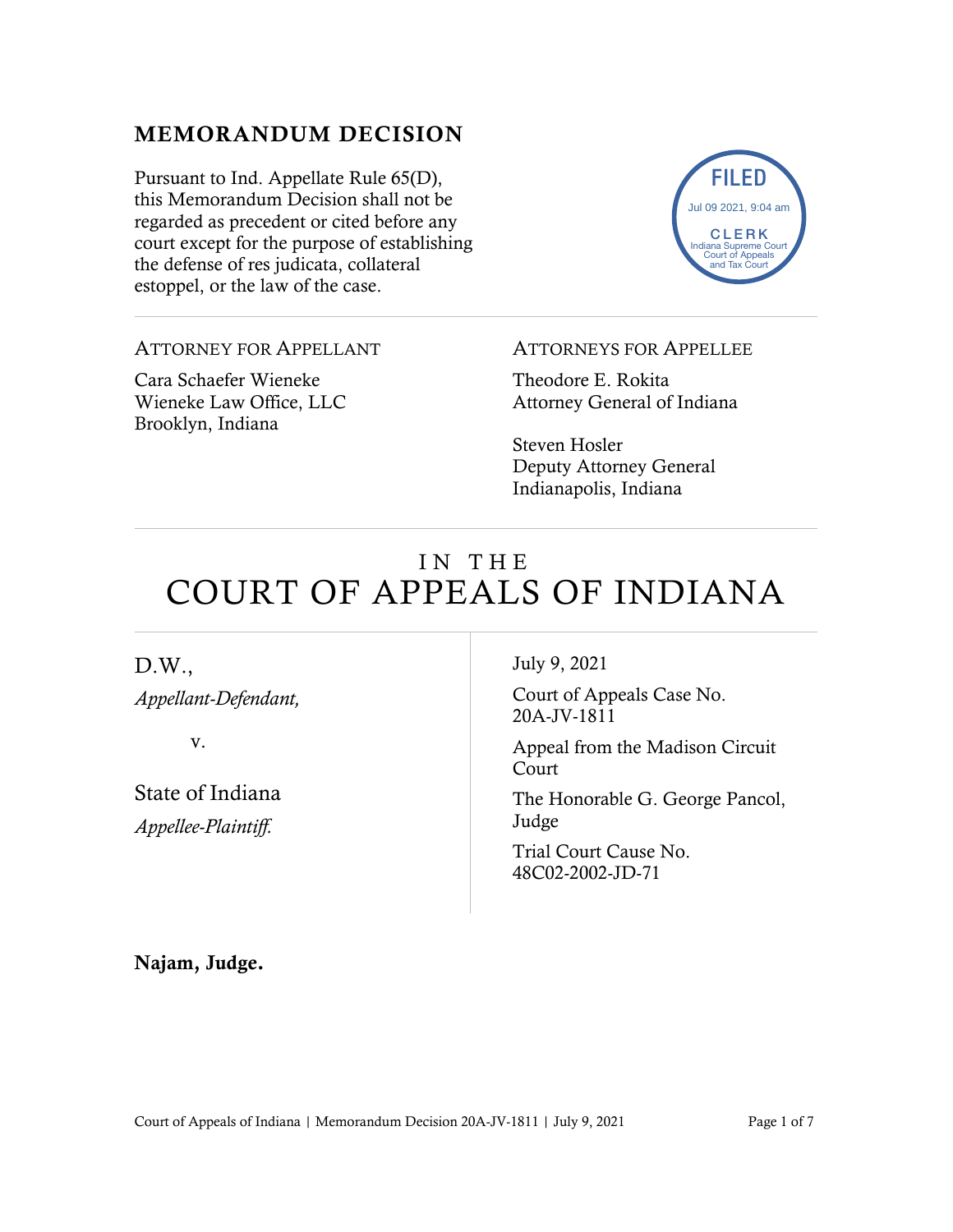#### Statement of the Case

- [1] D.W. appeals the juvenile court's order waiving him into adult court following the State's petition alleging him to be a delinquent. D.W. presents a single issue for our review, namely, whether the juvenile court abused its discretion when it waived him into adult court.
- [2] We affirm.

#### Facts and Procedural History

- [3] In 2012, when D.W. was only ten years old, the Indiana Department of Child Services ("DCS") substantiated an allegation that D.W. had molested a fiveyear-old child. In 2016, DCS substantiated reports that D.W. had molested "multiple victims," including his younger brother. Appellant's App. Vol. 2 at 43. The State filed a delinquency petition alleging that D.W. had committed acts that would be two counts of Level 3 felony rape and three counts of Level 3 felony child molesting if committed by an adult. D.W. entered into a plea agreement whereby he admitted to one count of child molesting, and the State dismissed the remaining charges.
- [4] From February 2017 until June 2018, D.W. was placed at Wernle Youth and Family Services ("Wernle") "for residential treatment." *Id.* at 38. From June until October 2018, D.W. was moved to a "less restrictive" placement at Polaris Group Home ("Polaris"). *Id.* D.W. "struggled" while at Polaris. *Id.* Ultimately, the State filed a petition to modify D.W.'s placement and alleged that he had violated several rules at Polaris, including failure to attend school

Court of Appeals of Indiana | Memorandum Decision 20A-JV-1811 | July 9, 2021 Page 2 of 7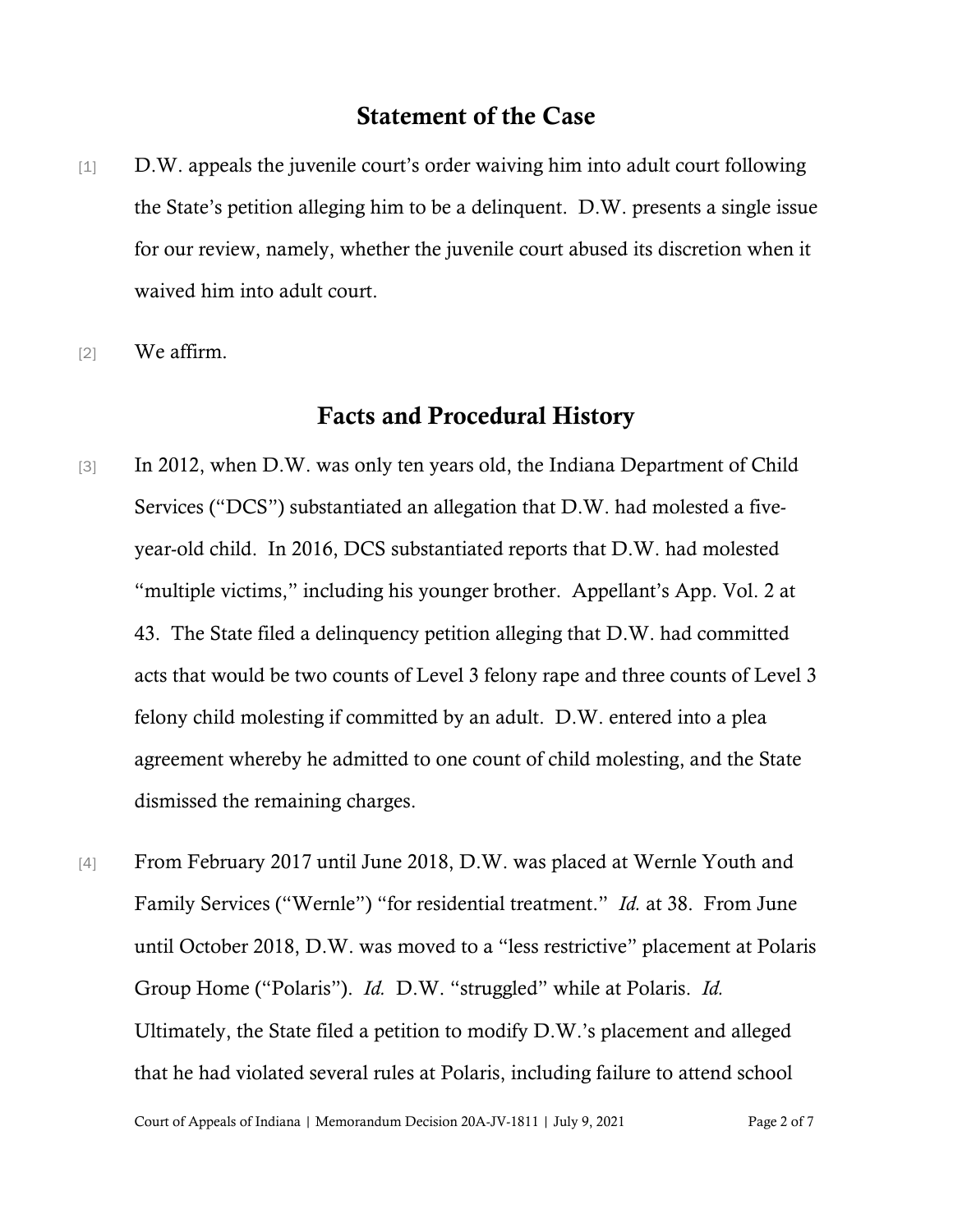and testing positive for THC. D.W. was then placed at the Marion County Juvenile Detention Center.

- [5] On January 17, 2019, D.W. was returned to Wernle, where he stayed until December 4, when he was returned to his mother's care on a "trial home visit." *Id.* While living with his mother, D.H., in Anderson, D.W. received outpatient treatment for his "history of substance abuse" and history as a "perpetrator of physical/sexual abuse." *Id.* Also living in the home were D.W.'s five-year-old half brother and D.H.'s partner and her two young children, M.S., age ten, and Ma.S. age four. DCS had a safety plan in place, whereby D.W. was prohibited from spending any unsupervised time with the children, and they were to keep their doors locked at night.
- [6] In January 2020, DCS received a report that D.W., who was then seventeen years old, had molested M.S., but the investigating Anderson Police Department officer was unable to substantiate the report following a forensic interview with M.S. on January 30. Approximately two weeks later, M.S. again told her mother that D.W. had molested her. During a second forensic interview with M.S. on February 14, M.S. reported that D.W. had committed "multiple sexual acts" against her over the course of several weeks. *Id.* at 21. M.S. stated that D.W. had forced her to perform oral sex on him and that D.W. had penetrated both her anus and her vagina with his penis. M.S. also stated that D.W. showed her pornography.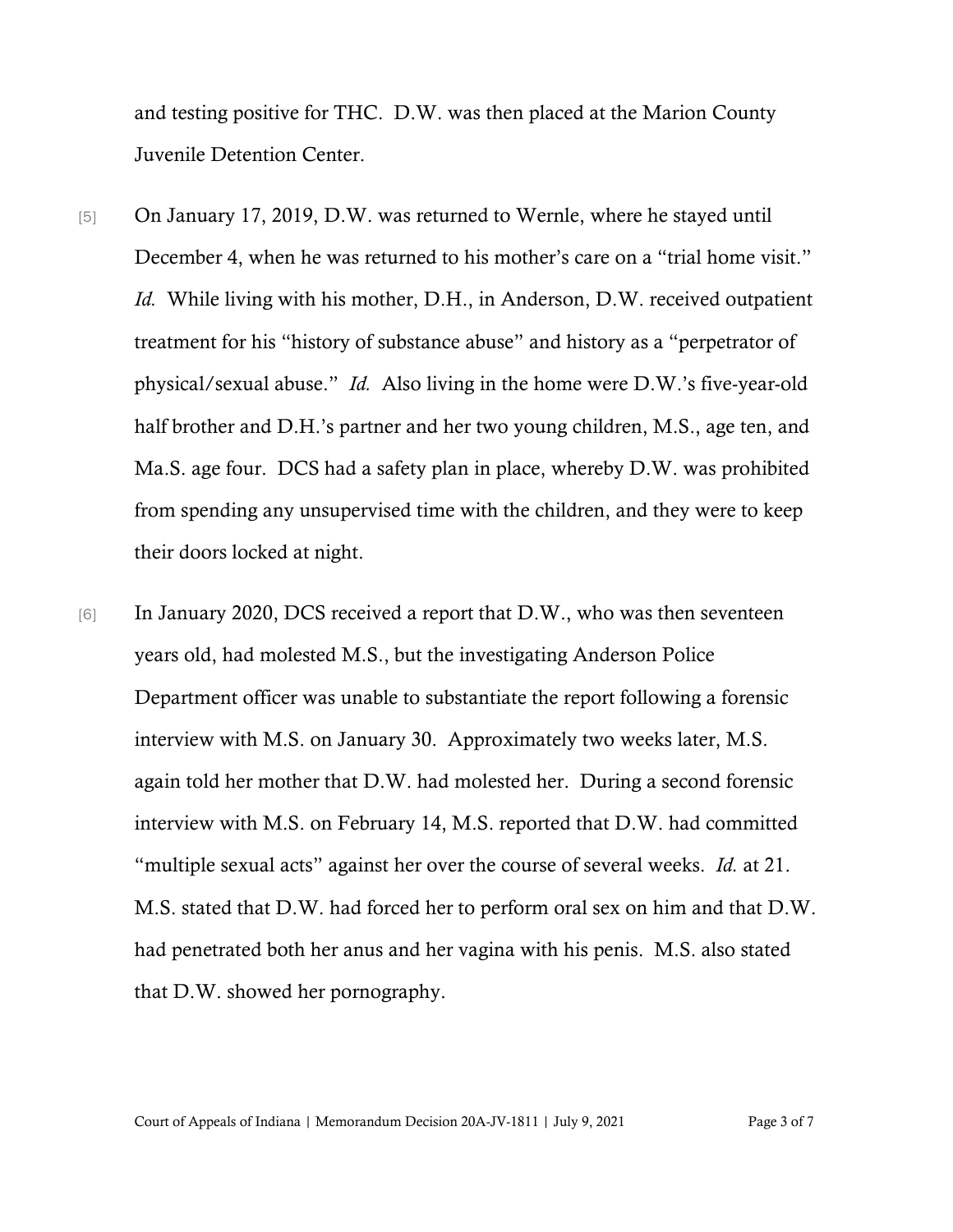[7] On February 25, the State filed a delinguency petition alleging that D.W. had committed acts that would be four counts of Level 3 felony child molesting, two counts of Level 4 child molesting, and one count of Level 6 felony display of harmful matter to a minor, if committed by an adult. On March 3, the State filed a motion for waiver of juvenile jurisdiction. Following a hearing, the juvenile court found that probable cause existed that D.W. had committed the acts as alleged. The court also stated that it had "not found from the evidence that it would be in the best interests of the child and welfare of the community for [D.W.] to remain within the juvenile justice system." *Id.* at 126. Thus, the court ordered that D.W. be waived into adult court. This interlocutory appeal ensued.

## Discussion and Decision

[8] D.W. appeals the court's order waiving him into adult court. The State sought waiver to adult court pursuant to Indiana Code Section 31-30-3-5 (2020), which provides, in relevant part:

> [The juvenile] court shall, upon motion of the prosecuting attorney and after full investigation and hearing, waive jurisdiction if it finds that:

(1) the child is charged with an act that, if committed by an adult, would be:

> (A) a Level 1 felony, Level 2 felony, Level 3 felony, or Level 4 felony, except a felony defined by IC 35-  $48-4; \ldots$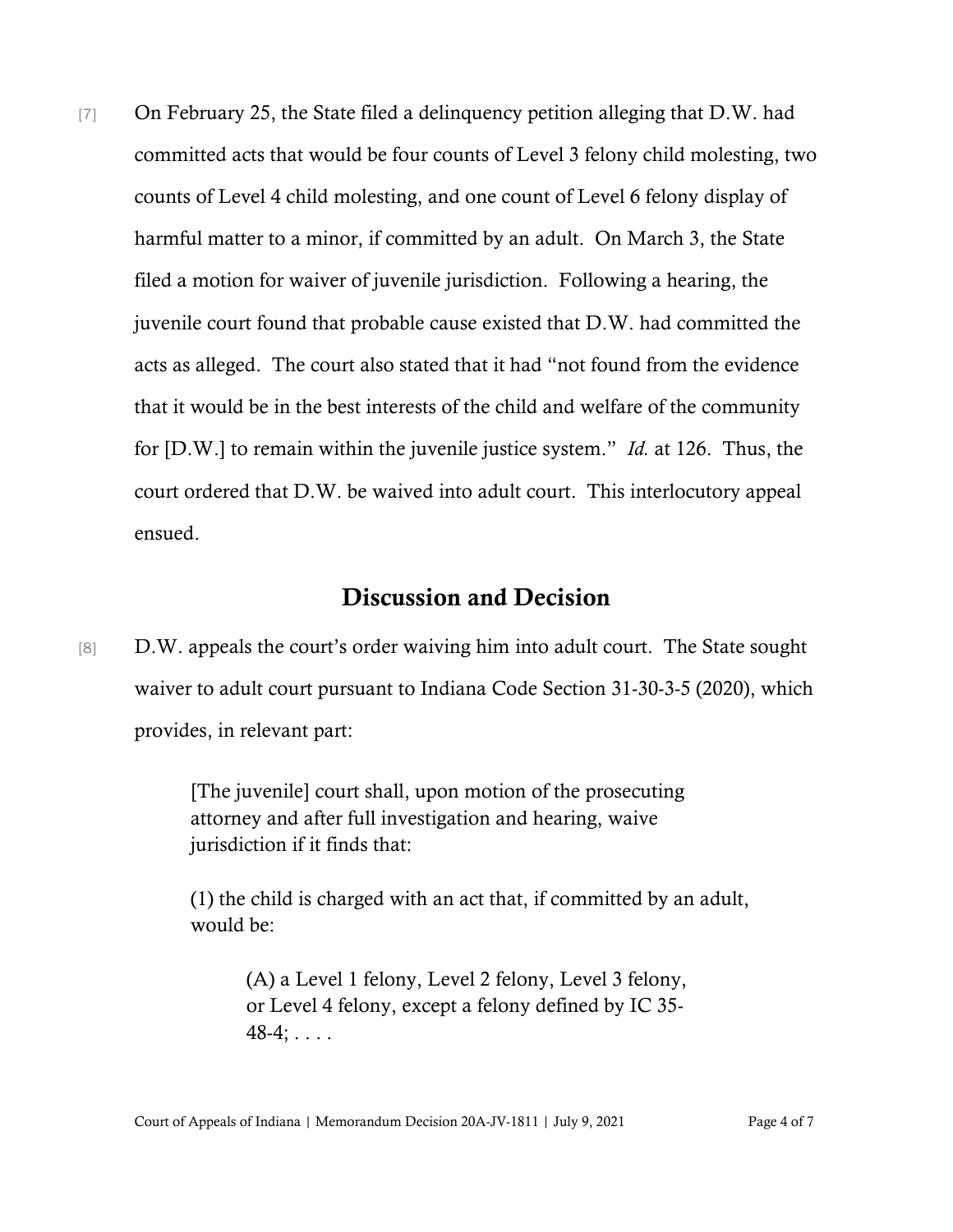(2) there is probable cause to believe that the child has committed the act; and

(3) the child was at least sixteen (16) years of age when the act charged was allegedly committed;

unless it would be in the best interests of the child and of the safety and welfare of the community for the child to remain within the juvenile justice system.

We review a juvenile court's decision to waive its jurisdiction for an abuse of discretion. *Moore v. State*, 723 N.E.2d 442, 445 (Ind. Ct. App. 2000). Proof of the three elements outlined in Indiana Code Section 31-30-3-5 creates a presumption in favor of waiver. *State v. D.R.*, 119 N.E.3d 1060, 1065 (Ind. Ct. App. 2019), *trans. denied*. The burden then shifts to the juvenile to present evidence and prove that it is in his best interests and in the interest of the safety and welfare of the community for him to remain in the juvenile justice system. *Moore*, 723 N.E.2d at 446.

[9] On appeal, D.W. acknowledges that the State presented sufficient evidence to prove the three elements required to establish the presumption in favor of waiver.<sup>[1](#page-4-0)</sup> D.W. contends, however, that he presented sufficient evidence to rebut that presumption. Thus, he maintains that the juvenile court abused its discretion when it waived him into adult court. We cannot agree.

<span id="page-4-0"></span> $1$  The waiver hearing was not recorded. Accordingly, D.W. submitted, and the juvenile court certified, a statement of the evidence pursuant to Indiana Appellate Rule 31.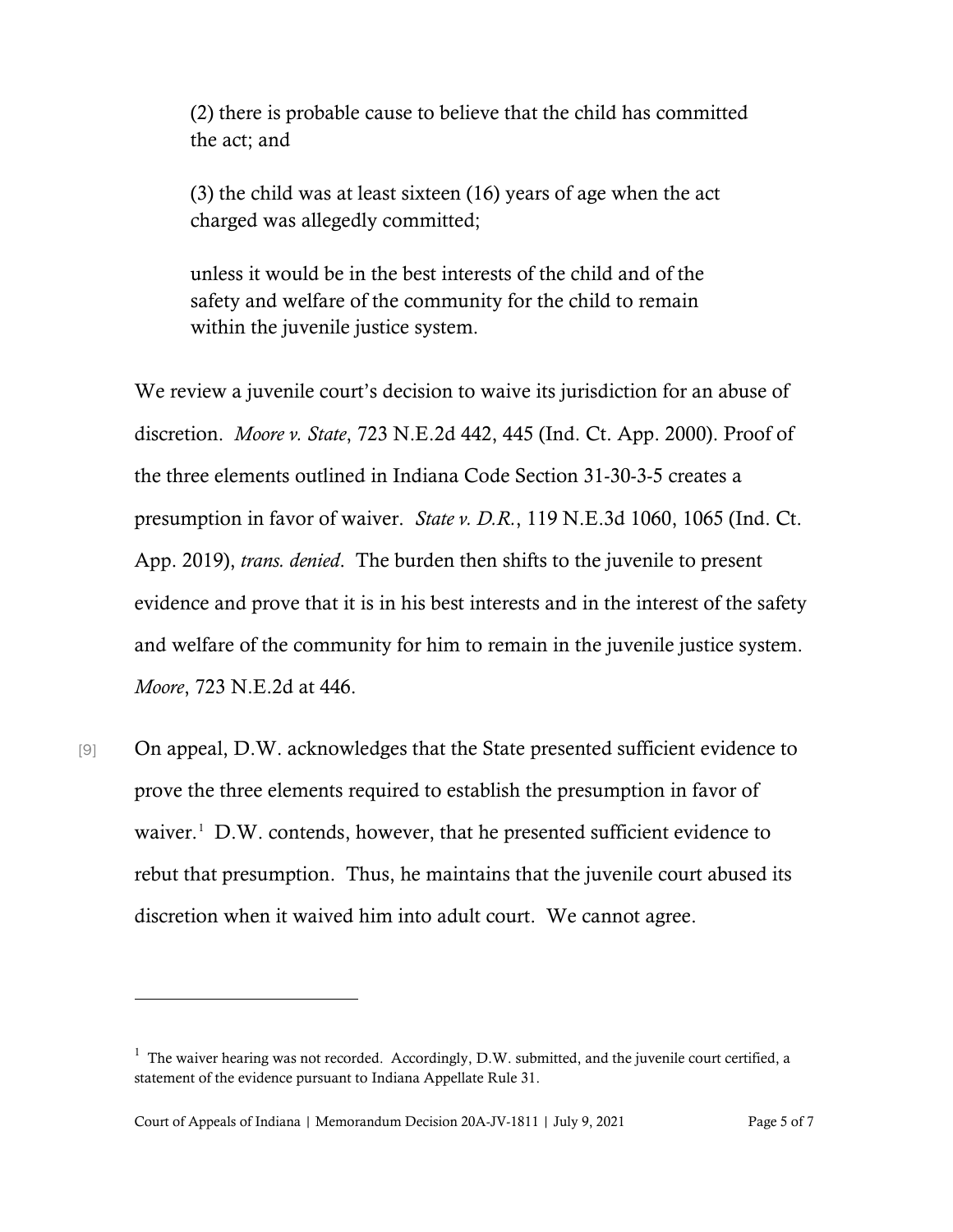- [10] In support of his contention that remaining in the juvenile justice system is in his best interests, D.W. asserts that he presented "undisputed evidence" that, if he were "sent to adult prison, [he] would likely be brutalized by older inmates and further traumatized." Appellant's Br. at 8. And in support of his contention that the community's best interests would also be served by keeping him in the juvenile justice system, D.W. asserts that he "was evaluated and determined to have a low risk of reoffending." *Id.* at 10. D.W. cites his probation officer's report of preliminary inquiry, which states that he "scored in the LOW risk category" using the "JDAI Detention Tool,"[2](#page-5-0) which meant that he "scored to detain." Appellant's App. Vol. 2 at 15.
- [11] However, the probation officer's preliminary inquiry report also states that D.W. "scored as a high risk on the IYAS[,]" which is the Indiana Youth Assessment System. *Id.* That report describes in detail D.W.'s long history of "sexually maladaptive behavior," including "sexual contact with or sexual abuse against approximately 20 people, the majority of which were the same age as he or younger." *Id.* In a waiver report prepared a few weeks before the hearing, the probation officer stated that, "[b]ehaviorally, [D.W.] has had some struggles with appropriate boundaries, especially related to a female resident that was (4) years younger than  $[D.W.] \ldots$  At times,  $[D.W.]$  also struggles

<span id="page-5-0"></span> $2$  JDAI stands for the Juvenile Detention Alternatives Initiative.